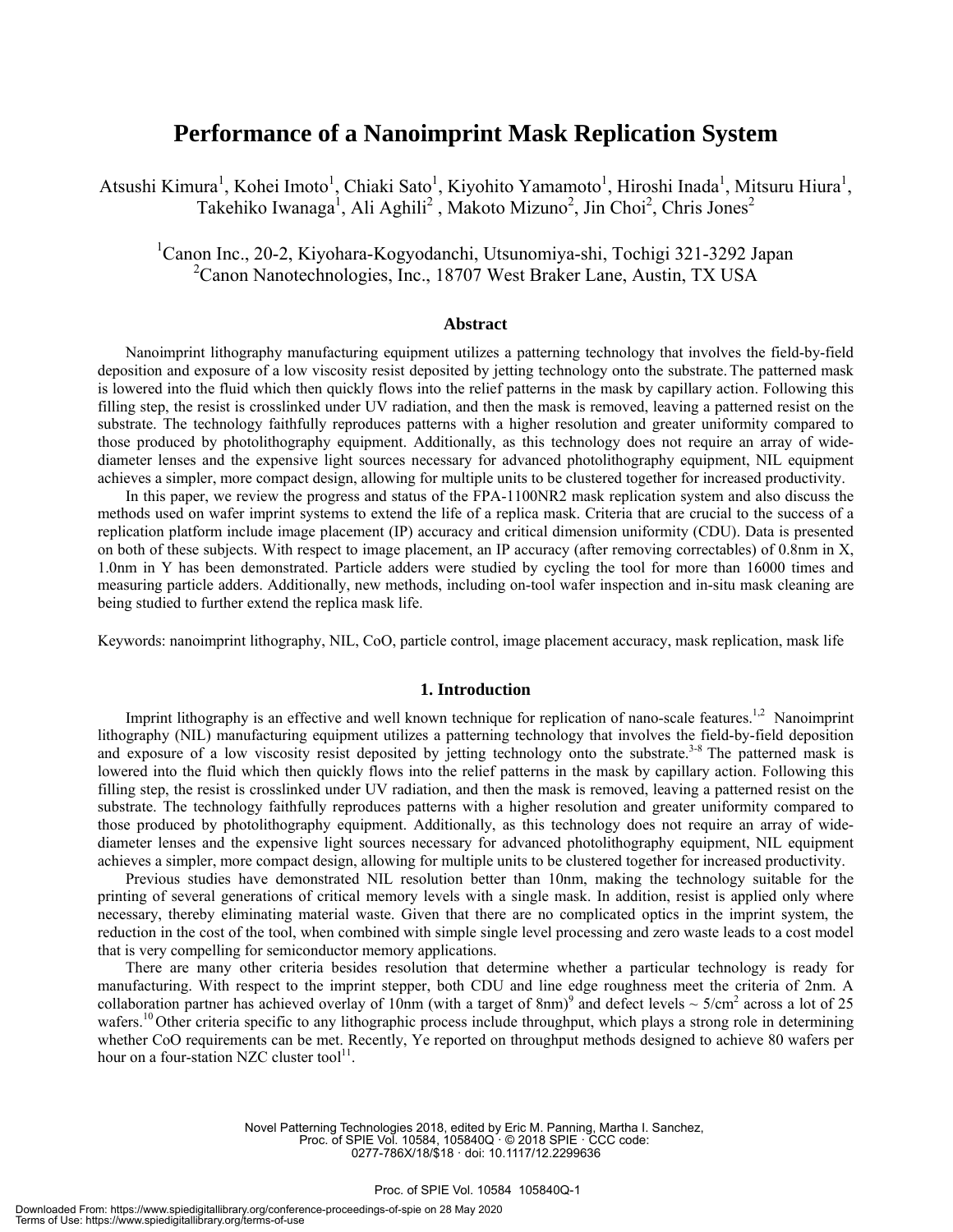On the mask side, there are stringent criteria for imprint mask defectivity, critical dimension uniformity (CDU), image placement (IP) and imprint defectivity. Semiconductor requirements dictate the need for a well-defined form factor for both master and replica masks which is also compatible with the existing mask infrastructure established for the 6025 semi standard, 6" x 6" x 0.25" photo masks. Complying with this standard provides the necessary tooling needed for mask fabrication processes, cleaning, metrology, and inspection. The master mask blank, which consists of a thin  $( $10\text{nm}$ )$  layer of chromium on the 6" x 6" x 0.25" fused silica was recently reported to have a defectivity of only  $0.04/cm<sup>2</sup>$  as measured by a Lasertec tool with 50 nm sensitivity.<sup>12</sup> Presently, Ichimura et al. have exceeded the targets for both CDU and IP. In addition, master masks containing no defects, as measured by an HMI electron beam mask inspection tool with a sensitivity of  $\leq$  20 nm have been fabricated.<sup>13</sup>

The replica form factor has additional features specific to imprinting such as a pre-patterned mesa. In 2012, an MR-5000 mask replication tool was developed specifically to pattern 6" x 6" x 0.25" replica masks from an e-beam written master. Previous work by Ichimura et al. using this tool, demonstrated that a CDU of less than 1.5nm 3-sigma can be achieved on both the master and replica masks.<sup>14</sup>

As the most aggressive features in advanced memory designs continue to shrink below 15 or 16 nm (towards 1Z nm), the cost of fabricating these devices increases because of the large number of additional deposition, etch and lithographic steps necessary when using immersion lithography.<sup>15</sup> NIL offers a more attractive CoO than competing technologies. Cost benefits can be realized by:

- Enabling direct printing of the features of interest, without the need for multiple patterning techniques.
- Improved mask life that allows a replica mask to be used for more than 2000 wafers.
- By improving the throughput of the NIL tool

It is important to recognize however that both the replica mask life and the mask specifications must be compatible with device manufacturing needs. With respect to CoO, it is anticipated that the lifetime of a single replica imprint mask will need to be on the order of  $2x10^5$  imprints, or approximately 2000 wafers. And for devices with half pitches compatible with 1Z nm memory, the replica mask must also meet strict criteria in IP in order to meet the overlay specifications of the device.

In this paper, we review the progress and status of the FPA-1100NR2 mask replication system and also discuss the methods used on wafer imprint systems to extend the life of a replica mask. Criteria that are crucial to the success of a replication platform include image placement (IP) accuracy and critical dimension uniformity (CDU). Data is presented on both of these subjects. With respect to image placement, an IP accuracy (after removing correctables) of 0.8nm in X, 1.0nm in Y has been demonstrated. Particle adders were studied by cycling the tool for more than 16000 times and measuring particle adders. Additionally, new methods, including on-tool wafer inspection and in-situ mask cleaning are being studied to further extend the replica mask life.

## **2. Mask Replication**

 In 2017, the new FPA-1100NR2 mask replication tool, which meets the target for the 1Z nm generation of devices, was shipped to a customer site. Target specifications are shown in Table 1. A schematic image of the tool is shown in Figure 2.

| <b>Target Specifications</b>               |       |           |
|--------------------------------------------|-------|-----------|
| Throughput                                 | 4     | Mask/hour |
| CD Uniformity $(3\sigma)$ (Adder)          | 0.8   | nm        |
| Image PlacemenAccuracy $(3\sigma)$ (Adder) | 1.0   | nm        |
| Particle                                   | 0.002 | pcs/Mask  |

Table 1. Target specifications for the NR2 mask replication tool.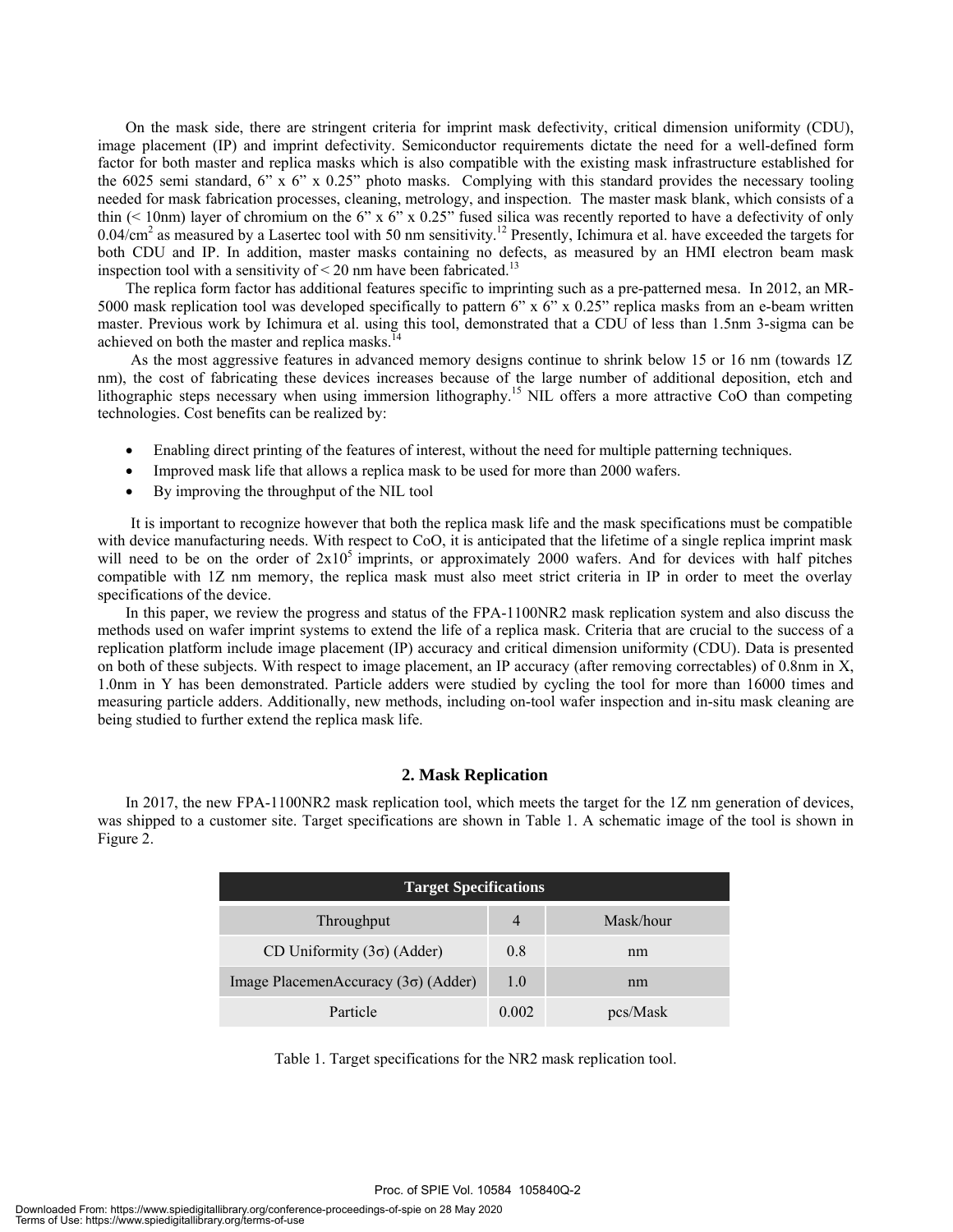

Figure 2. Schematic image of the FPA-1100NR2 replication system.

To optimize image placement accuracy, we improved the accuracy of the pneumatics controls, chuck flatness, tilt control of the Master and Replica plate, and also optimized the imprint sequence. The pneumatic controls influence mask flatness during the mask replication process, as shown in Figures 3a. We estimate that pressure accuracy needs to be around 10Pa for robust IP control, as shown in Figure 3b. In addition, the dynamic range at high speed needs around  $50kPa$ 



Figure 3. a) Influence of mask flatness on image placement. b) Simulation showing the required pressure control.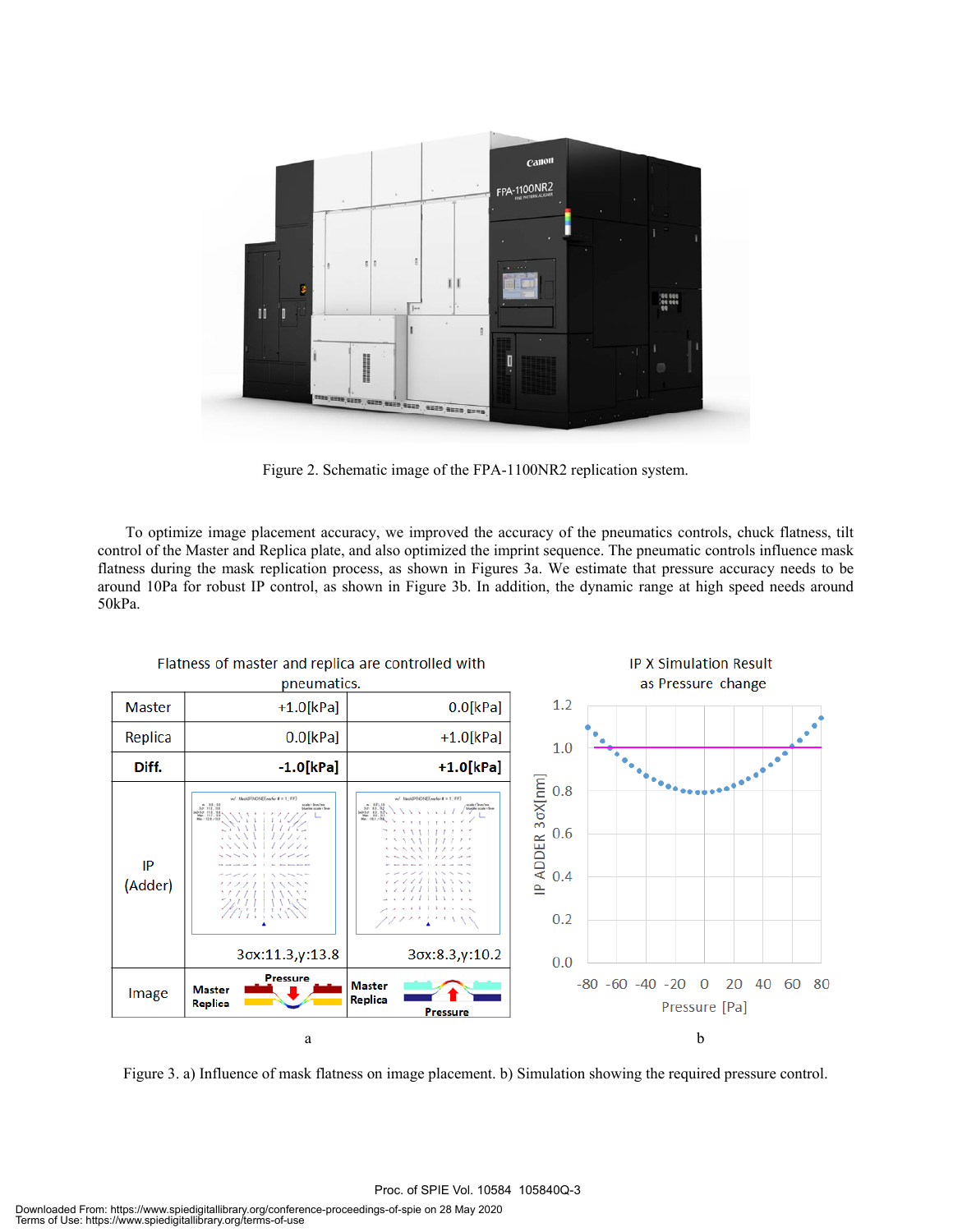We have been able to realize both of these conditions simultaneously with our high performance pneumatics, and the results are shown in Figure 4. The IP accuracy (after removing correctables) on the FPA-1100NR2 is 0.8nm in X, 1.0nm in Y, as shown in Figure 4a, and IP stability for 4 weeks is better than 0.3nm in X and Y, as shown in Figure 4b.



Figure 4. a) IP accuracy (after removing correctables). b) IP stability after 4 weeks.

The mask replication process also requires good control of the critical features. Residual layer thickness (or RLT) plays a role in CDU, since variations in RLT can impact CDU after pattern transfer. As a result, we have worked to minimize RLT variation. Currently we can achieve with an RLT uniformity of 3.3nm. From a simple geometrical estimation, the impact on CDU on a replica mask after etching is 0.6 nm, and this value meets the 0.80nm specification. A map of the residual layer thickness uniformity on a replica mask is shown in Figure 5.



Figure 5. Residual layer variation across the 26mm x 33mm field of an imprinted replica mask. The RLT uniformity was 3.3nm, 3sigma.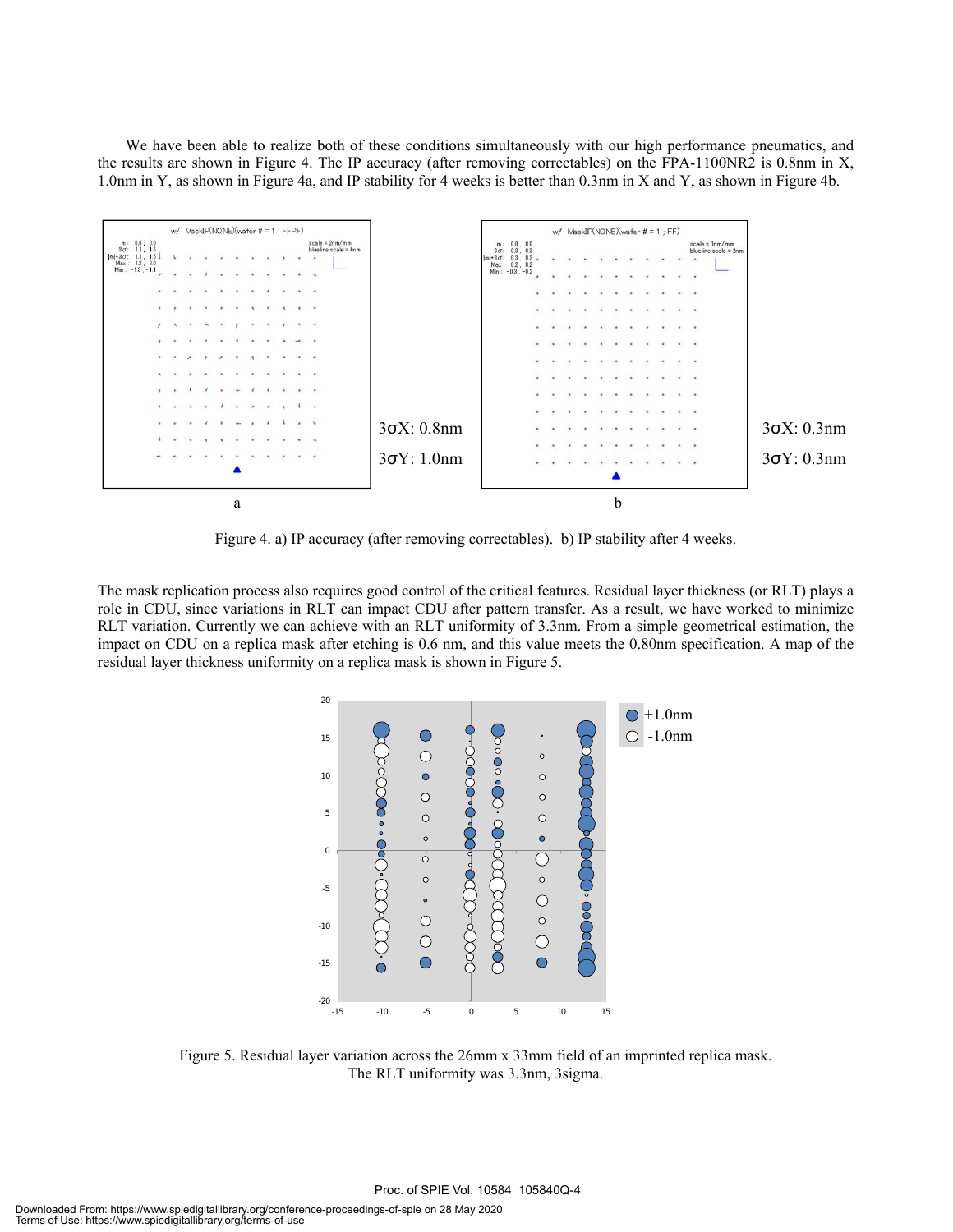## **3. Mask Life and Particle Reduction**

 Mask life is critical in meeting cost of ownership targets for nanoimprint lithography. As mentioned previously, it is anticipated that the lifetime of a single replica imprint mask will need to be on the order of  $2x10^5$  imprints, or approximately 2000 wafers.

 Figure 6 reviews mask life history. Improvements were steadily made through the implementation of various particle countermeasure controls including an optimized air curtain, surface treatments of ceramics to minimize particle formation,

optimized tool cleaning methods, an electrostatic cleaning plate to draw particles away from the imprint area, and a mask neutralization system. As a result, mask life feasibility of 80 lots has been demonstrated.



Figure 6. Mask life history since 2014.

 The extended mask life is directly related to the reduction of tool particle adders, as shown in the graph of particle adder history in Figure 7. Each particle reduction method had a positive impact on particle adders. Since 2014, particle adders have been reduced from 0.1 pieces per wafer to 0.0005 pieces per wafer, which corresponds to one particle every 2000 wafers on the NZ2C tool.



Figure 7. Particle adder history. Particles adders have been reduced to 0.0005 pieces per wafer.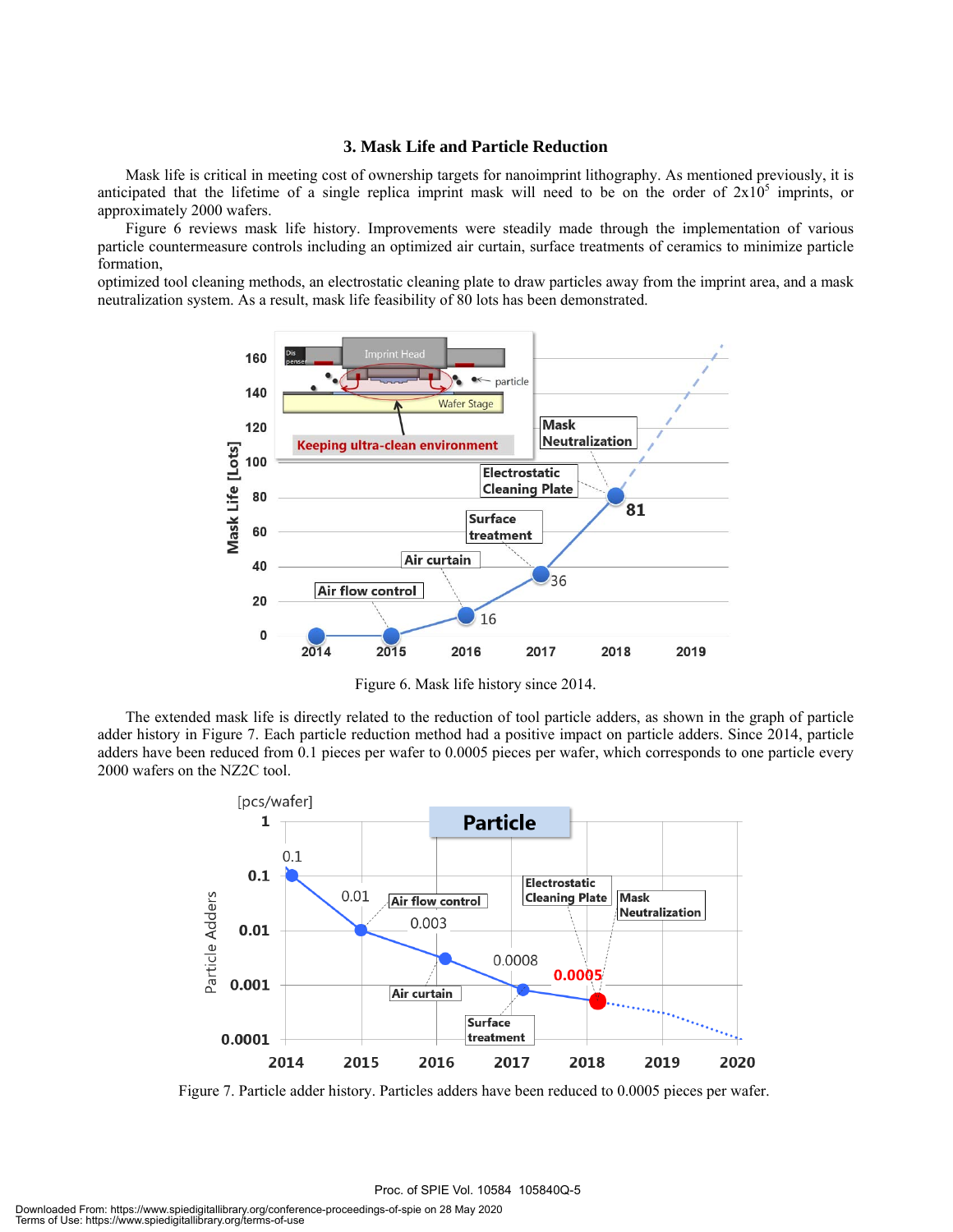New methods are now being developed to further extend mask life beyond 100 lots (2500 wafers). New methods being developed include:

- A wafer particle checker
- An on-tool mask cleaning system
- Additional cleanliness improvements

 The on-tool mask cleaning system can remove organic contamination from the mask. Testing has already started and we have confirmed that the system is capable of removing any remaining resist from the surface of the mask. Figure 8 shows the comparison of removal rate between on-tool cleaning system and offline mask cleaning machine. The process is still undergoing optimization to better understand the necessary cleaning times and frequency. The overall idea is to decrease the number of times where the mask needs to be removed from the tool for cleaning.



Figure 8. Comparison of removal rate between on-tool cleaning system and offline cleaning machine.

## **4. Conclusions**

Great progress has been made in the field of NIL over the last two years. A new mask replication tool, the FPA-1100NR2 was also introduced and the means for improving the residual IP error in the tool to  $\sim$  1 nm was presented. The combination of critical feature resolution and better IP will be used to address advanced devices with half pitch dimensions less than 15nm for the memory markets. Mask life and particle reduction were also addressed. An 80-lot mask life feasibility has been demonstrated, and new particle reduction methods were discussed, which will be used to extend mask life beyond 100 wafer lots.

### **Acknowledgments**

The authors would like to thank their colleagues in the support of this work.

### **References**

1. S. Y. Chou, P. R. Kraus, P. J. Renstrom, "Nanoimprint Lithography", J. Vac. Sci. Technol. B 1996, 14(6), 4129 -4133. 2. T. K. Widden, D. K. Ferry, M. N. Kozicki, E. Kim, A. Kumar, J. Wilbur, G. M. Whitesides, Nanotechnology, 1996, 7, 447 - 451.

3. M. Colburn, S. Johnson, M. Stewart, S. Damle, T. Bailey, B. Choi, M. Wedlake, T. Michaelson, S. V. Sreenivasan, J. Ekerdt, and C. G. Willson, Proc. SPIE, Emerging Lithographic Technologies III, 379 (1999).

4. M. Colburn, T. Bailey, B. J. Choi, J. G. Ekerdt, S. V. Sreenivasan, Solid State Technology, 67, June 2001.